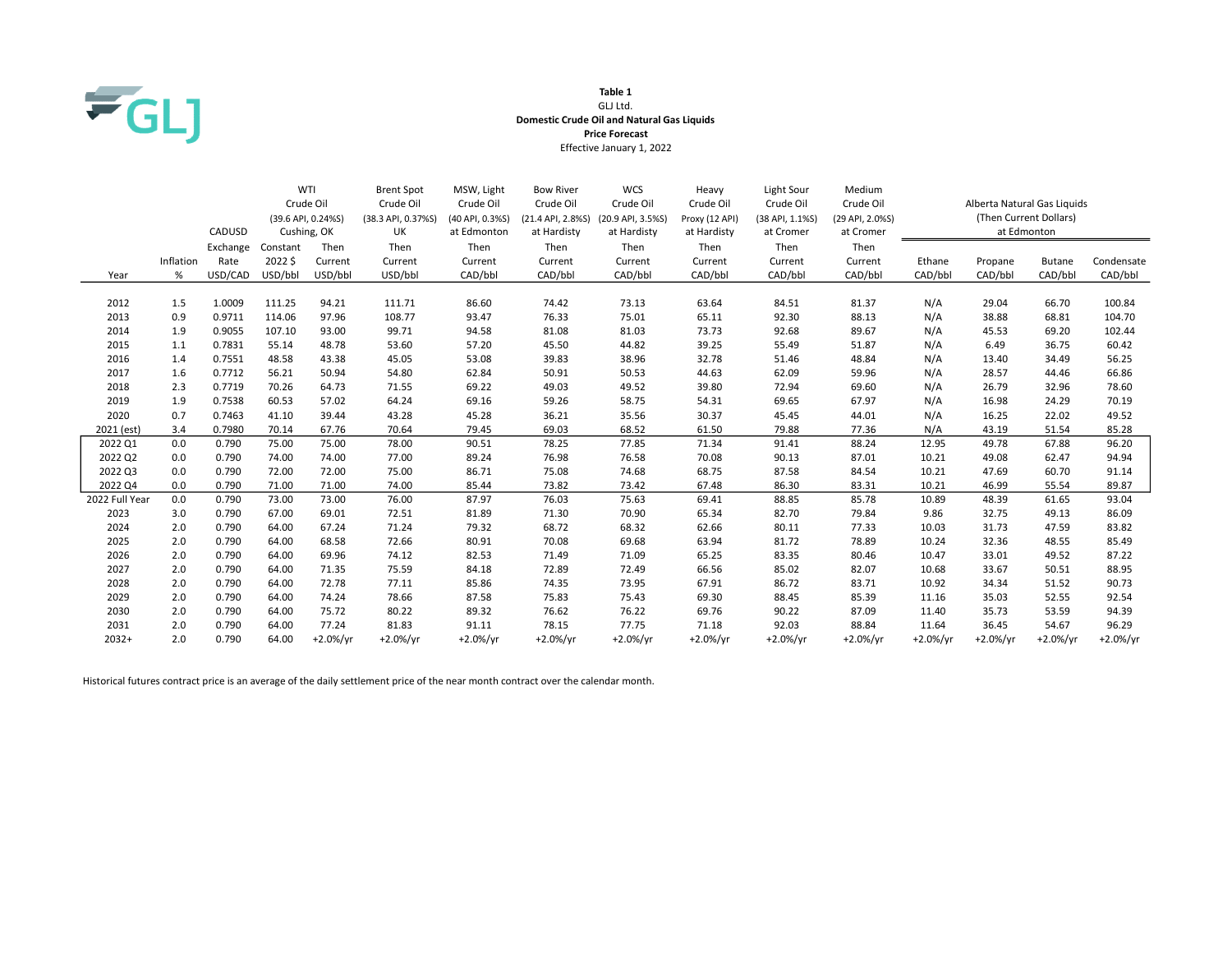

### GLJ Ltd. Table 2 Domestic Natural Gas Effective January 1, 2022 Price Forecast

|                | Henry Hub |             |             | Alberta     |                   |                |            | Saskatchewan      | British Columbia |                   |             |             |
|----------------|-----------|-------------|-------------|-------------|-------------------|----------------|------------|-------------------|------------------|-------------------|-------------|-------------|
|                | Constant  | Then        | AECO/NIT    |             | <b>Plant Gate</b> |                |            | <b>Plant Gate</b> | Westcoast        | Spot              | Huntingdon/ | Dawn        |
|                | 2022\$    | Current     | Spot        | Spot        | ARP               | <b>Empress</b> | SaskEnergy | Spot              | Station 2        | <b>Plant Gate</b> | Sumas Spot  | @ Ontario   |
| Year           | USD/MMBtu | USD/MMBtu   | CAD/MMBtu   | CAD/MMBtu   | CAD/MMBtu         | CAD/MMBtu      | CAD/MMBtu  | CAD/MMBtu         | CAD/MMBtu        | CAD/MMBtu         | USD/MMBtu   | USD/MMBtu   |
|                |           |             |             |             |                   |                |            |                   |                  |                   |             |             |
| 2012           | 3.34      | 2.83        | 2.40        | 2.21        | 2.25              | 2.30           | 2.31       | 2.26              | 2.30             | 2.12              | 2.70        | 3.04        |
| 2013           | 4.34      | 3.73        | 3.18        | 2.96        | 2.98              | 3.14           | 3.09       | 3.10              | 3.14             | 2.94              | 3.71        | 4.07        |
| 2014           | 4.93      | 4.28        | 4.50        | 4.26        | 4.22              | 4.72           | 4.39       | 4.42              | 4.29             | 4.07              | 4.37        | 5.98        |
| 2015           | 2.97      | 2.63        | 2.70        | 2.47        | 2.56              | 2.89           | 2.71       | 2.61              | 1.80             | 1.59              | 2.31        | 2.99        |
| 2016           | 2.86      | 2.55        | 2.18        | 1.94        | 1.93              | 2.36           | 2.18       | 2.09              | 1.77             | 1.60              | 2.18        | 2.56        |
| 2017           | 3.33      | 3.02        | 2.19        | 1.93        | 2.22              | 2.60           | 2.41       | 2.29              | 1.56             | 1.34              | 2.62        | 3.05        |
| 2018           | 3.33      | 3.07        | 1.54        | 1.33        | 1.36              | 3.06           | 1.68       | 2.71              | 1.24             | 1.03              | 3.60        | 3.09        |
| 2019           | 2.69      | 2.53        | 1.81        | 1.59        | 1.48              | 2.52           | 1.73       | 2.20              | 1.02             | 0.75              | 4.70        | 2.44        |
| 2020           | 2.22      | 2.13        | 2.26        | 2.03        | 2.00              | 2.24           | 2.45       | 2.05              | 2.21             | 1.94              | 2.16        | 1.88        |
| 2021 (est)     | 3.85      | 3.71        | 3.63        | 3.34        | 3.14              | 3.91           | 3.86       | 3.69              | 3.33             | 3.03              | 3.86        | 3.63        |
| 2022 Q1        | 3.80      | 3.80        | 4.00        | 3.72        | 3.72              | 4.05           | 3.82       | 3.82              | 3.95             | 3.66              | 3.70        | 3.75        |
| 2022 Q2        | 3.80      | 3.80        | 3.20        | 2.93        | 2.93              | 3.25           | 3.03       | 3.02              | 3.15             | 2.86              | 3.70        | 3.75        |
| 2022 Q3        | 3.80      | 3.80        | 3.20        | 2.93        | 2.93              | 3.25           | 3.03       | 3.02              | 3.15             | 2.86              | 3.70        | 3.75        |
| 2022 Q4        | 3.80      | 3.80        | 3.20        | 2.93        | 2.93              | 3.25           | 3.03       | 3.02              | 3.15             | 2.86              | 3.70        | 3.75        |
| 2022 Full Year | 3.80      | 3.80        | 3.40        | 3.13        | 3.13              | 3.45           | 3.23       | 3.22              | 3.35             | 3.06              | 3.70        | 3.75        |
| 2023           | 3.40      | 3.50        | 3.10        | 2.83        | 2.83              | 3.15           | 2.93       | 2.92              | 3.10             | 2.81              | 3.40        | 3.45        |
| 2024           | 3.00      | 3.15        | 3.15        | 2.88        | 2.88              | 3.20           | 2.98       | 2.97              | 3.15             | 2.86              | 3.05        | 3.10        |
| 2025           | 3.00      | 3.21        | 3.21        | 2.94        | 2.94              | 3.26           | 3.04       | 3.03              | 3.21             | 2.92              | 3.11        | 3.16        |
| 2026           | 3.00      | 3.28        | 3.28        | 3.01        | 3.01              | 3.33           | 3.11       | 3.10              | 3.28             | 2.99              | 3.18        | 3.23        |
| 2027           | 3.00      | 3.34        | 3.34        | 3.07        | 3.07              | 3.39           | 3.17       | 3.16              | 3.34             | 3.05              | 3.24        | 3.29        |
| 2028           | 3.00      | 3.41        | 3.41        | 3.14        | 3.14              | 3.46           | 3.24       | 3.23              | 3.41             | 3.12              | 3.31        | 3.36        |
| 2029           | 3.00      | 3.48        | 3.48        | 3.21        | 3.21              | 3.53           | 3.31       | 3.30              | 3.48             | 3.19              | 3.38        | 3.43        |
| 2030           | 3.00      | 3.55        | 3.55        | 3.27        | 3.27              | 3.60           | 3.37       | 3.37              | 3.55             | 3.26              | 3.45        | 3.50        |
| 2031           | 3.00      | 3.62        | 3.62        | 3.34        | 3.34              | 3.67           | 3.44       | 3.44              | 3.62             | 3.33              | 3.52        | 3.57        |
| $2032+$        | 3.00      | $+2.0\%/yr$ | $+2.0\%/yr$ | $+2.0\%/yr$ | $+2.0\%/yr$       | $+2.0\%/yr$    | $+2.0%/yr$ | $+2.0\%/yr$       | $+2.0\%/yr$      | $+2.0%/yr$        | $+2.0%/yr$  | $+2.0\%/yr$ |

Unless otherwise stated, the gas price reference point is the receipt point on the applicable provincial gas transmission system known as the plant gate. The plant gate price represents the price before raw gathering and processing charges are deducted.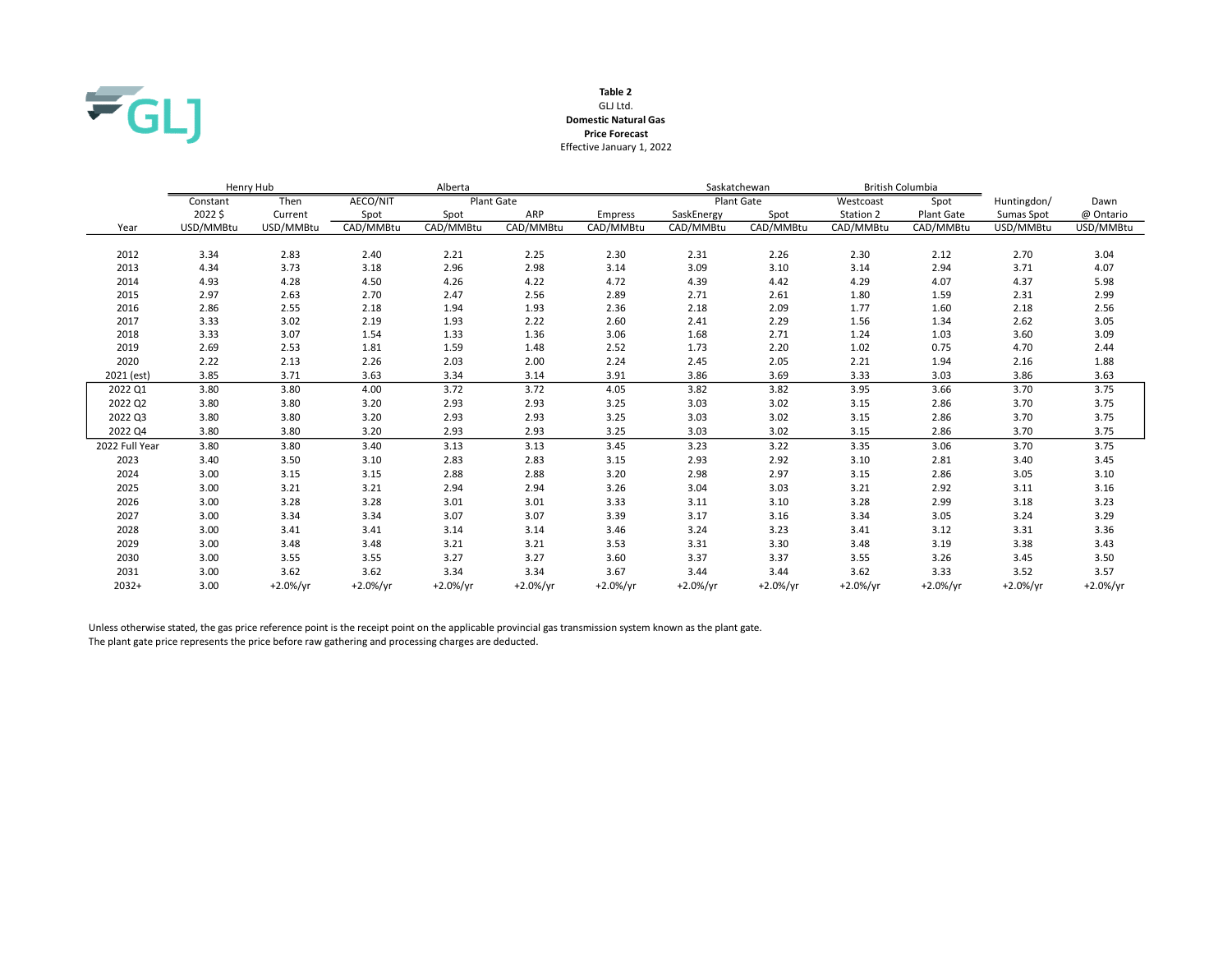

### Table 3 GLJ Ltd. International Crude Oil Price Forecast Effective January 1, 2022

|         | <b>United States</b> |             | Europe       |             | Latin America | Mideast Gulf and Mediterranean |             |            |            |            |              | Africa      | Asia-Pacific |            | Russia / C.I.S. |             |
|---------|----------------------|-------------|--------------|-------------|---------------|--------------------------------|-------------|------------|------------|------------|--------------|-------------|--------------|------------|-----------------|-------------|
|         | Cushing, OK          | Louisiana   | UK           | Mexico      | Colombia      | Oman                           | <b>OPEC</b> | Abu Dhabi  | Iran       | Algeria    | Iraq         | Nigeria     | Indonesia    | Malaysia   | Russia          | Russia      |
|         | WTI                  | $LLS^*$     | <b>Brent</b> | Maya        | Vasconia      | <b>DME</b>                     | Basket      | Murban     | Iran Heavy | Saharan    | Basrah Light | Bonny Light | Minas        | Tapis      | $ESPO**$        | Sokol       |
|         | 39.6 API             | 35.6 API    | 38.3 API     | 21.8 API    | 24.5 API      | <b>34 API</b>                  | 32.7 API    | 40.2 API   | 30.2 API   | 45.3 API   | 30.5 API     | 33.4 API    | 35.3 API     | 45.2 API   | 34.8 API        | 34.8 API    |
|         | 0.24%S               | 0.37% S     | 0.37% S      | 3.33% S     | 0.95% S       | 2.00% S                        | 1.77% S     | 0.79% S    | 1.77% S    | 0.09%S     | 2.90% S      | $0.16\%$ S  | 0.09% S      | $0.03\%$ S | 0.62%S          | 0.29%S      |
| Year    | USD/bbl              | USD/bbl     | USD/bbl      | USD/bbl     | USD/bbl       | USD/bbl                        | USD/bbl     | USD/bbl    | USD/bbl    | USD/bbl    | USD/bbl      | USD/bbl     | USD/bbl      | USD/bbl    | USD/bbl         | USD/bbl     |
|         |                      |             |              |             |               |                                |             |            |            |            |              |             |              |            |                 |             |
| 2022    | 73.00                | 74.50       | 76.00        | 68.40       | 72.00         | 74.80                          | 75.25       | 76.10      | 72.00      | 75.75      | 76.35        | 75.25       | 74.00        | 76.70      | 76.05           | 76.30       |
| 2023    | 69.01                | 70.51       | 72.51        | 65.26       | 68.51         | 71.31                          | 71.76       | 72.61      | 68.51      | 72.26      | 72.86        | 71.76       | 70.51        | 73.21      | 72.56           | 72.81       |
| 2024    | 67.24                | 68.74       | 71.24        | 64.12       | 67.24         | 70.04                          | 70.49       | 71.34      | 67.24      | 70.99      | 71.59        | 70.49       | 69.24        | 71.94      | 71.29           | 71.54       |
| 2025    | 68.58                | 70.08       | 72.66        | 65.39       | 68.66         | 71.46                          | 71.91       | 72.76      | 68.66      | 72.41      | 73.01        | 71.91       | 70.66        | 73.36      | 72.71           | 72.96       |
| 2026    | 69.96                | 71.46       | 74.12        | 66.71       | 70.12         | 72.92                          | 73.37       | 74.22      | 70.12      | 73.87      | 74.47        | 73.37       | 72.12        | 74.82      | 74.17           | 74.42       |
| 2027    | 71.35                | 72.85       | 75.59        | 68.04       | 71.59         | 74.39                          | 74.84       | 75.69      | 71.59      | 75.34      | 75.94        | 74.84       | 73.59        | 76.29      | 75.64           | 75.89       |
| 2028    | 72.78                | 74.28       | 77.11        | 69.40       | 73.11         | 75.91                          | 76.36       | 77.21      | 73.11      | 76.86      | 77.46        | 76.36       | 75.11        | 77.81      | 77.16           | 77.41       |
| 2029    | 74.24                | 75.74       | 78.66        | 70.79       | 74.66         | 77.46                          | 77.91       | 78.76      | 74.66      | 78.41      | 79.01        | 77.91       | 76.66        | 79.36      | 78.71           | 78.96       |
| 2030    | 75.72                | 77.22       | 80.22        | 72.20       | 76.22         | 79.02                          | 79.47       | 80.32      | 76.22      | 79.97      | 80.57        | 79.47       | 78.22        | 80.92      | 80.27           | 80.52       |
| 2031    | 77.24                | 78.74       | 81.83        | 73.65       | 77.83         | 80.63                          | 81.08       | 81.93      | 77.83      | 81.58      | 82.18        | 81.08       | 79.83        | 82.53      | 81.88           | 82.13       |
| $2032+$ | $+2.0\%/yr$          | $+2.0\%/yr$ | $+2.0\%/yr$  | $+2.0\%/yr$ | $+2.0%/yr$    | $+2.0%/yr$                     | $+2.0%/yr$  | $+2.0%/yr$ | $+2.0%/yr$ | $+2.0%/yr$ | $+2.0%/yr$   | $+2.0%/yr$  | $+2.0%/yr$   | $+2.0%/vr$ | $+2.0\%/yr$     | $+2.0\%/yr$ |

\* LLS - Light Louisiana Sweet

\*\* ESPO - Eastern Siberian Pacific Ocean Blend

Historical futures contract price is an average of the daily settlement price of the near month contract over the calendar month. GLJ Forecasts a variety of other benchmarks that may not be presented and can be obtained upon request.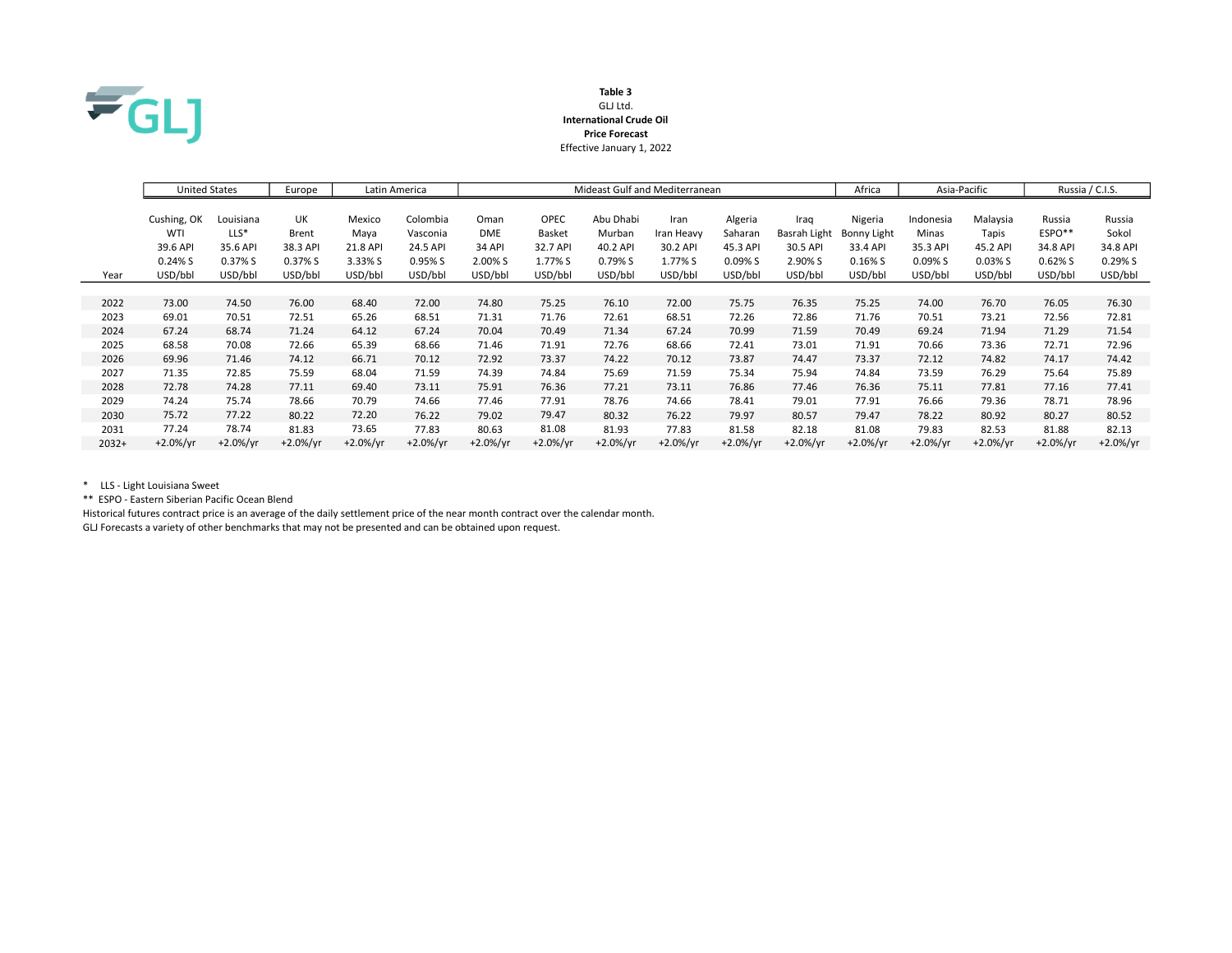

# Table 4 GLJ Ltd. International Natural Gas & LNG Price Forecast Effective January 1, 2022

|         |                                       |                                   |                                     | US Natural Gas                        |                                   | European Natural Gas                | Asia-Pacific                           | India                                  |                                     |                                        |                                            |
|---------|---------------------------------------|-----------------------------------|-------------------------------------|---------------------------------------|-----------------------------------|-------------------------------------|----------------------------------------|----------------------------------------|-------------------------------------|----------------------------------------|--------------------------------------------|
| Year    | Henry Hub<br>Natural Gas<br>USD/MMBtu | Midwest<br>@ Chicago<br>USD/MMBtu | Rockies<br>Natural Gas<br>USD/MMBtu | Algonquin<br>Natural Gas<br>USD/MMBtu | Malin<br>Natural Gas<br>USD/MMBtu | Permian<br>Natural Gas<br>USD/MMBtu | <b>NBP</b><br>Natural Gas<br>USD/MMBtu | <b>TTF</b><br>Natural Gas<br>USD/MMBtu | Russian<br>Natural Gas<br>USD/MMBtu | <b>JKM</b><br>Natural Gas<br>USD/MMBtu | India Domestic<br>Natural Gas<br>USD/MMBtu |
|         |                                       |                                   |                                     |                                       |                                   |                                     |                                        |                                        |                                     |                                        |                                            |
| 2022    | 3.80                                  | 3.65                              | 3.60                                | 7.50                                  | 3.65                              | 3.30                                | 20.75                                  | 20.55                                  | 20.65                               | 22.75                                  | 13.36                                      |
| 2023    | 3.50                                  | 3.35                              | 3.30                                | 5.70                                  | 3.35                              | 3.00                                | 12.00                                  | 11.90                                  | 11.95                               | 13.50                                  | 8.60                                       |
| 2024    | 3.15                                  | 3.00                              | 2.95                                | 4.35                                  | 3.00                              | 2.65                                | 8.50                                   | 8.40                                   | 8.45                                | 9.50                                   | 6.10                                       |
| 2025    | 3.21                                  | 3.06                              | 3.01                                | 4.44                                  | 3.06                              | 2.71                                | 8.67                                   | 8.57                                   | 8.62                                | 9.67                                   | 5.73                                       |
| 2026    | 3.28                                  | 3.13                              | 3.08                                | 4.53                                  | 3.13                              | 2.78                                | 8.84                                   | 8.74                                   | 8.79                                | 9.84                                   | 5.85                                       |
| 2027    | 3.34                                  | 3.19                              | 3.14                                | 4.61                                  | 3.19                              | 2.84                                | 9.02                                   | 8.92                                   | 8.97                                | 10.02                                  | 5.96                                       |
| 2028    | 3.41                                  | 3.26                              | 3.21                                | 4.71                                  | 3.26                              | 2.91                                | 9.20                                   | 9.10                                   | 9.15                                | 10.20                                  | 6.08                                       |
| 2029    | 3.48                                  | 3.33                              | 3.28                                | 4.81                                  | 3.33                              | 2.98                                | 9.39                                   | 9.28                                   | 9.33                                | 10.38                                  | 6.21                                       |
| 2030    | 3.55                                  | 3.40                              | 3.35                                | 4.90                                  | 3.40                              | 3.05                                | 9.57                                   | 9.47                                   | 9.52                                | 10.57                                  | 6.33                                       |
| 2031    | 3.62                                  | 3.47                              | 3.42                                | 4.97                                  | 3.47                              | 3.12                                | 9.76                                   | 9.66                                   | 9.71                                | 10.76                                  | 6.46                                       |
| $2032+$ | $+2.0%/yr$                            | $+2.0%/yr$                        | $+2.0%/yr$                          | $+2.0\%/yr$                           | $+2.0\%/yr$                       | $+2.0%/yr$                          | $+2.0\%/yr$                            | $+2.0\%/yr$                            | $+2.0%/vr$                          | $+2.0\%/yr$                            | $+2.0%/yr$                                 |

NBP - National Balancing Point LNG

JKM - Japanese Korean Marker LNG

TTF - Title Transfer Facility LNG

Russian Gas - Average European import border price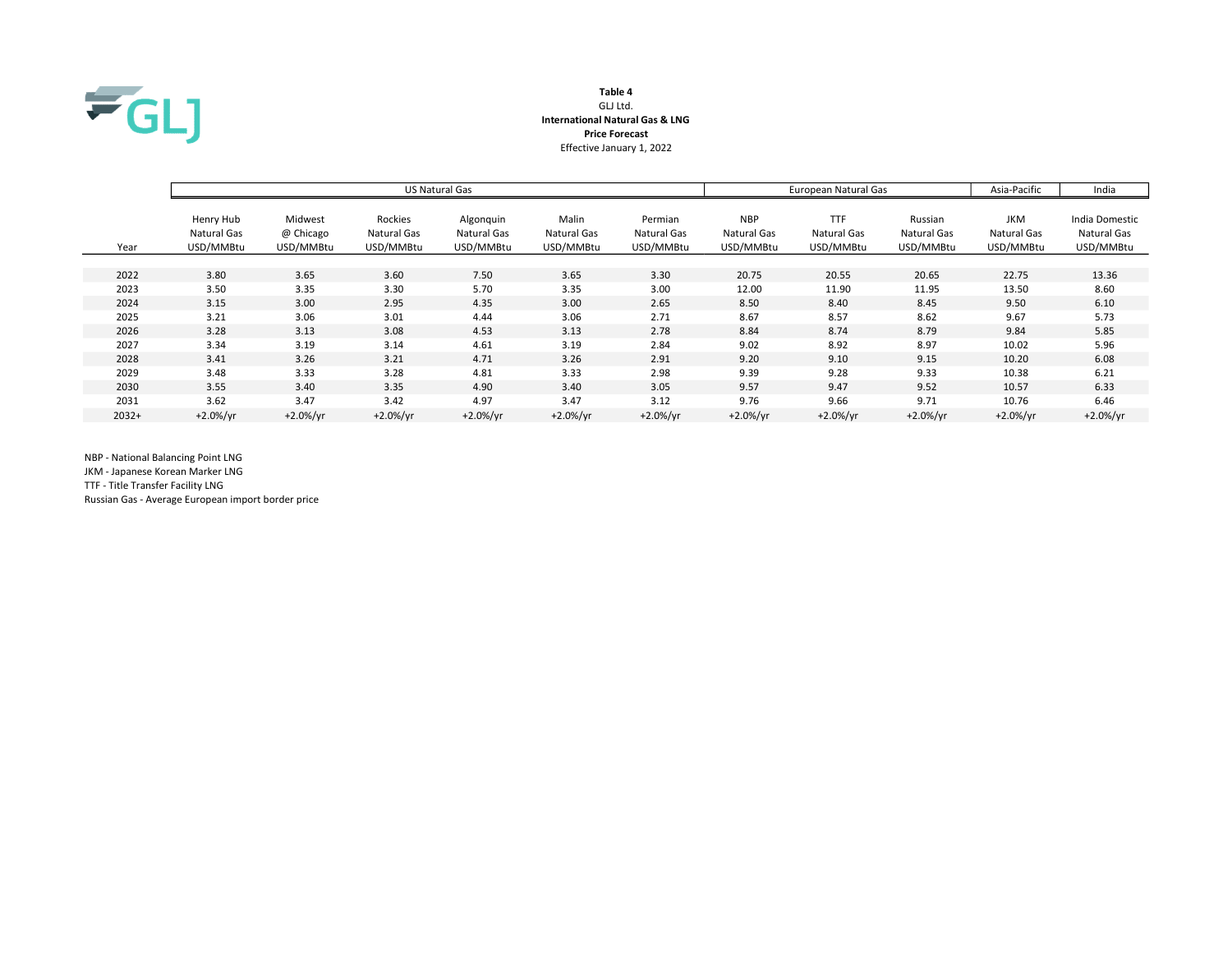

# Table 5 GLJ Ltd. Natural Gas Liquids Price Forecast Effective January 1, 2022

|         |             | Canadian Natural Gas Liquids |               |            | <b>US Natural Gas Liquids</b> |             |               |             |              |             |               |             |                | Asia/Europe/Other |  |
|---------|-------------|------------------------------|---------------|------------|-------------------------------|-------------|---------------|-------------|--------------|-------------|---------------|-------------|----------------|-------------------|--|
|         |             |                              |               |            |                               |             |               |             |              |             |               |             |                |                   |  |
|         | Edmonton    |                              |               |            |                               | Conway      |               |             | Mont Belvieu |             |               |             | Far East Index |                   |  |
|         | Ethane      | Propane                      | <b>Butane</b> | Condensate | $E/P$ Mix <sup>*</sup>        | Propane     | <b>Butane</b> | Condensate  | Ethane       | Propane     | <b>Butane</b> | Condensate  | Propane        | <b>Butane</b>     |  |
| Year    | CAD/bbl     | CAD/bbl                      | CAD/bbl       | CAD/bbl    | USD/bbl                       | USD/bbl     | USD/bbl       | USD/bbl     | USD/bbl      | USD/bbl     | USD/bbl       | USD/bbl     | USD/bbl        | USD/bbl           |  |
|         |             |                              |               |            |                               |             |               |             |              |             |               |             |                |                   |  |
| 2022    | 10.89       | 48.39                        | 61.65         | 93.04      | 12.35                         | 40.15       | 51.10         | 67.16       | 14.25        | 41.61       | 48.91         | 65.70       | 49.40          | 57.00             |  |
| 2023    | 9.86        | 32.75                        | 49.13         | 86.09      | 11.38                         | 37.96       | 48.31         | 63.49       | 13.13        | 39.34       | 46.24         | 62.11       | 47.13          | 54.38             |  |
| 2024    | 10.03       | 31.73                        | 47.59         | 83.82      | 10.24                         | 36.98       | 47.07         | 61.86       | 11.81        | 38.33       | 45.05         | 60.52       | 46.31          | 53.43             |  |
| 2025    | 10.24       | 32.36                        | 48.55         | 85.49      | 10.44                         | 37.72       | 48.01         | 63.09       | 12.05        | 39.09       | 45.95         | 61.72       | 47.23          | 54.50             |  |
| 2026    | 10.47       | 33.01                        | 49.52         | 87.22      | 10.66                         | 38.48       | 48.97         | 64.36       | 12.30        | 39.88       | 46.87         | 62.96       | 48.18          | 55.59             |  |
| 2027    | 10.68       | 33.67                        | 50.51         | 88.95      | 10.86                         | 39.24       | 49.94         | 65.64       | 12.53        | 40.67       | 47.80         | 64.22       | 49.14          | 56.70             |  |
| 2028    | 10.92       | 34.34                        | 51.52         | 90.73      | 11.08                         | 40.03       | 50.95         | 66.96       | 12.79        | 41.48       | 48.76         | 65.50       | 50.12          | 57.83             |  |
| 2029    | 11.16       | 35.03                        | 52.55         | 92.54      | 11.31                         | 40.83       | 51.97         | 68.30       | 13.05        | 42.32       | 49.74         | 66.82       | 51.13          | 58.99             |  |
| 2030    | 11.40       | 35.73                        | 53.59         | 94.39      | 11.54                         | 41.65       | 53.00         | 69.66       | 13.31        | 43.16       | 50.73         | 68.15       | 52.15          | 60.17             |  |
| 2031    | 11.64       | 36.45                        | 54.67         | 96.29      | 11.77                         | 42.48       | 54.07         | 71.06       | 13.57        | 44.03       | 51.75         | 69.52       | 53.19          | 61.38             |  |
| $2032+$ | $+2.0\%/yr$ | $+2.0%/yr$                   | $+2.0%/yr$    | $+2.0%/yr$ | $+2.0%/yr$                    | $+2.0\%/yr$ | $+2.0\%/yr$   | $+2.0\%/yr$ | $+2.0\%/yr$  | $+2.0\%/yr$ | $+2.0%/yr$    | $+2.0\%/yr$ | $+2.0%/yr$     | $+2.0\%/yr$       |  |

Butane prices at Conway and Mont Belvieu represent a blended price of two thirds normal butane and one third iso-butane. \*Conway E/P mix is blended at 80%-20%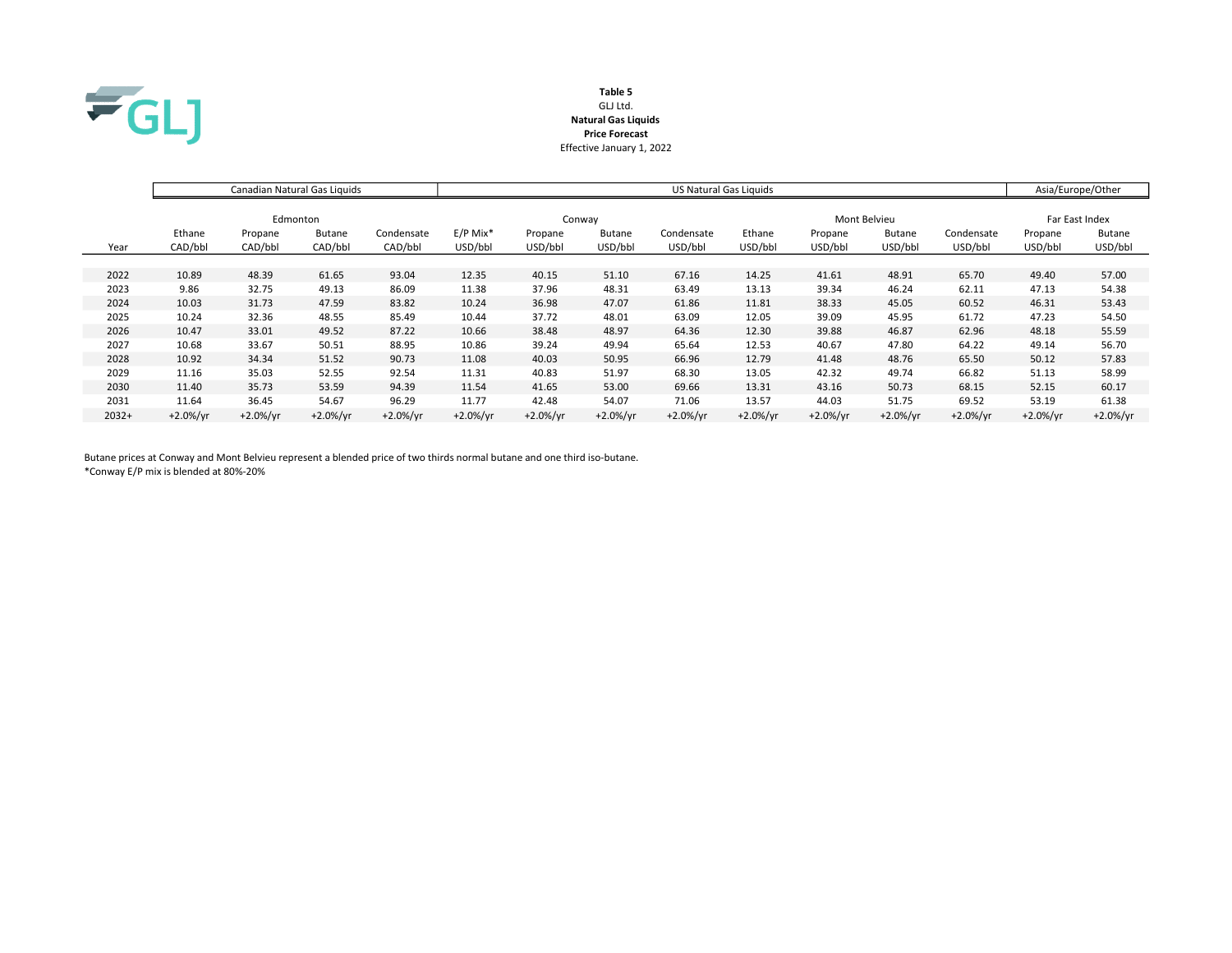

## Table 6 GLJ Ltd. International Exchange Rates Forecast Effective January 1, 2022

| Year    | Inflation<br>% | Canada<br>CADUSD<br>Exchange<br>Rate<br>CAD/USD | <b>UK</b><br><b>GBPUSD</b><br>Exchange<br>Rate<br>GBP/USD | Euro<br><b>EURUSD</b><br>Exchange<br>Rate<br>EUR/USD | Norway<br><b>NOKUSD</b><br>Exchange<br>Rate<br>USD/NOK | Australia<br><b>AUDUSD</b><br>Exchange<br>Rate<br>AUD/USD | China<br><b>USDCNY</b><br>Exchange<br>Rate<br>USD/CNY | Japan<br><b>USDJPY</b><br>Exchange<br>Rate<br>USD/JPY |
|---------|----------------|-------------------------------------------------|-----------------------------------------------------------|------------------------------------------------------|--------------------------------------------------------|-----------------------------------------------------------|-------------------------------------------------------|-------------------------------------------------------|
| 2022    | 0.0            | 0.790                                           | 1.350                                                     | 1.140                                                | 8.500                                                  | 0.720                                                     | 6.40                                                  | 113.00                                                |
| 2023    | 3.0            | 0.790                                           | 1.350                                                     | 1.160                                                | 8.500                                                  | 0.740                                                     | 6.75                                                  | 110.00                                                |
| 2024    | 2.0            | 0.790                                           | 1.360                                                     | 1.190                                                | 8.500                                                  | 0.750                                                     | 7.00                                                  | 110.00                                                |
| 2025    | 2.0            | 0.790                                           | 1.360                                                     | 1.190                                                | 8.500                                                  | 0.750                                                     | 7.00                                                  | 110.00                                                |
| 2026    | 2.0            | 0.790                                           | 1.360                                                     | 1.190                                                | 8.500                                                  | 0.750                                                     | 7.00                                                  | 110.00                                                |
| 2027    | 2.0            | 0.790                                           | 1.360                                                     | 1.190                                                | 8.500                                                  | 0.750                                                     | 7.00                                                  | 110.00                                                |
| 2028    | 2.0            | 0.790                                           | 1.360                                                     | 1.190                                                | 8.500                                                  | 0.750                                                     | 7.00                                                  | 110.00                                                |
| 2029    | 2.0            | 0.790                                           | 1.360                                                     | 1.190                                                | 8.500                                                  | 0.750                                                     | 7.00                                                  | 110.00                                                |
| 2030    | 2.0            | 0.790                                           | 1.360                                                     | 1.190                                                | 8.500                                                  | 0.750                                                     | 7.00                                                  | 110.00                                                |
| 2031    | 2.0            | 0.790                                           | 1.360                                                     | 1.190                                                | 8.500                                                  | 0.750                                                     | 7.00                                                  | 110.00                                                |
| $2032+$ | 2.0            | 0.790                                           | 1.360                                                     | 1.190                                                | 8.500                                                  | 0.750                                                     | 7.00                                                  | 110.00                                                |

GLJ Forecasts a variety of other exchange rates that can be obtained upon request.